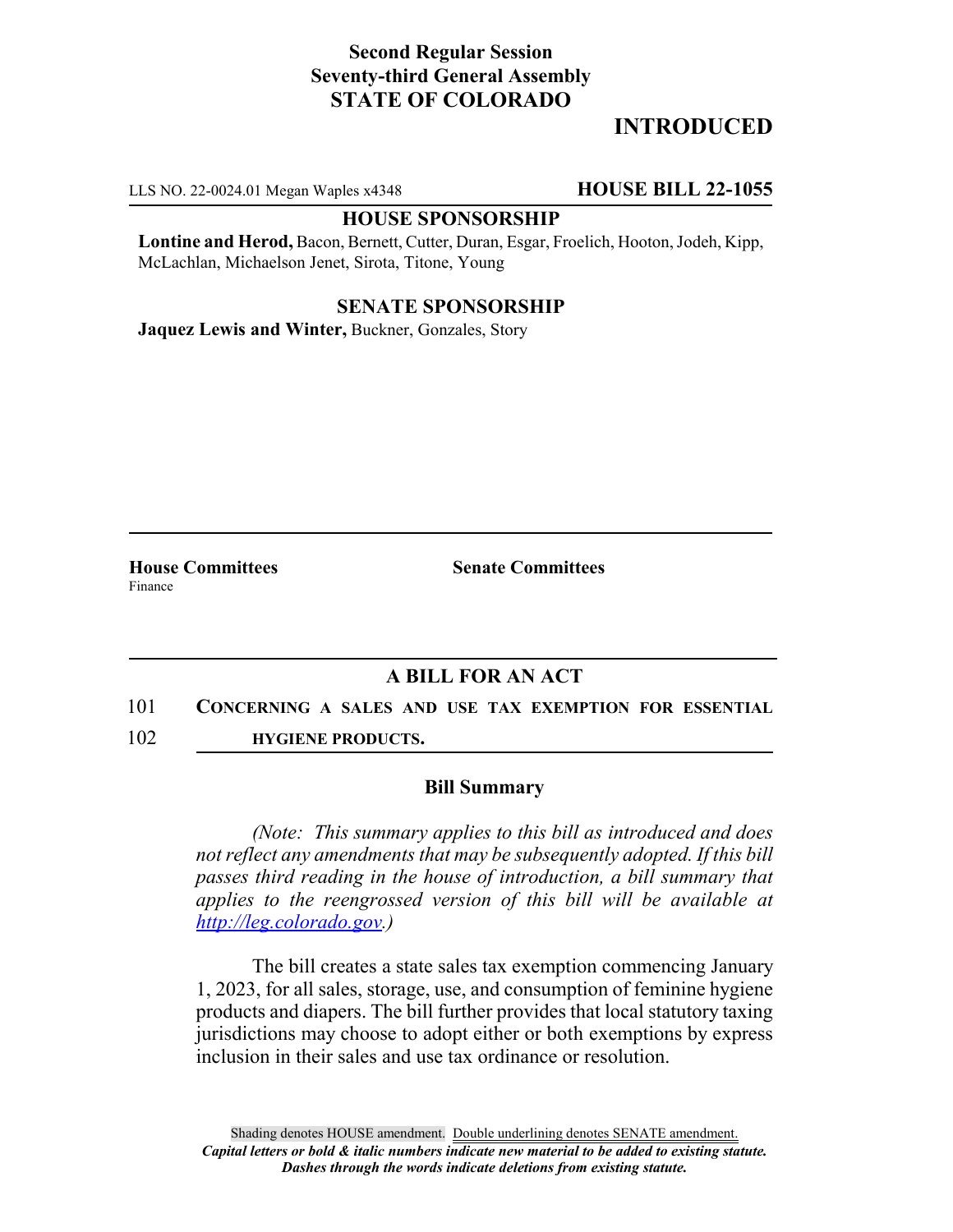*Be it enacted by the General Assembly of the State of Colorado:* **SECTION 1.** In Colorado Revised Statutes, 39-26-717, **amend** (2)(k) and (2)(l); and **add** (1)(a.5), (2)(m), and (2)(n) as follows: **39-26-717. Drugs and medical and therapeutic devices - legislative declaration - definitions - repeal.** (1) As used in this section, unless the context otherwise requires: (a.5) "FEMININE HYGIENE PRODUCTS" MEANS TAMPONS, MENSTRUAL PADS AND SANITARY NAPKINS, PANTILINERS, MENSTRUAL SPONGES, AND MENSTRUAL CUPS. (2) The following are exempt from taxation under part 1 of this article 26: (k) All sales of nonprescription drugs or materials when furnished 13 by a practitioner as part of professional services provided to a patient; and (l) All sales of corrective eyeglasses, contact lenses, or hearing aids; AND 16 (m) (I) ALL SALES OF FEMININE HYGIENE PRODUCTS PURCHASED ON AND AFTER JANUARY 1, 2023. 18 (II) IN ACCORDANCE WITH SECTION 39-21-304 (1), WHICH REQUIRES EACH BILL THAT CREATES A NEW TAX EXPENDITURE TO INCLUDE 20 A TAX PREFERENCE PERFORMANCE STATEMENT AS PART OF A STATUTORY LEGISLATIVE DECLARATION, THE GENERAL ASSEMBLY HEREBY FINDS AND DECLARES THAT: (A) THE GENERAL LEGISLATIVE PURPOSE OF THE EXEMPTION 24 ALLOWED BY THIS SUBSECTION  $(2)(m)$  is to provide TAX RELIEF FOR CERTAIN INDIVIDUALS; (B) THE SPECIFIC LEGISLATIVE PURPOSE OF THE EXEMPTION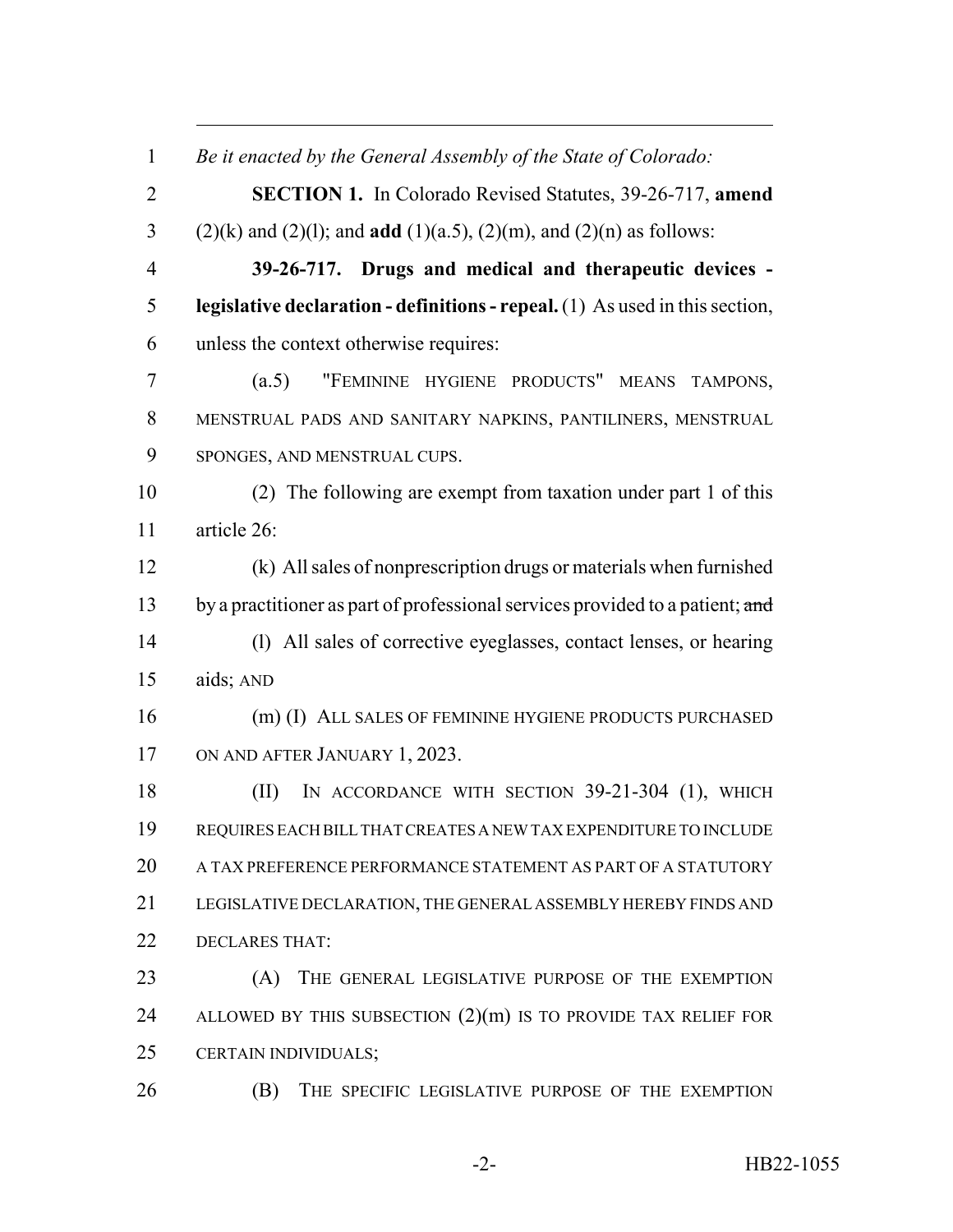ALLOWED BY THIS SUBSECTION (2)(m) IS TO INCREASE THE AFFORDABILITY OF FEMININE HYGIENE PRODUCTS AND TO REDRESS THE INEQUITABLE BURDEN THAT THE IMPOSITION OF SALES TAX PLACES ON MILLIONS OF WOMEN IN COLORADO FOR WHOM SUCH PRODUCTS ARE MEDICALLY ESSENTIAL; AND

 (C) IN ORDER TO ALLOW THE GENERAL ASSEMBLY AND THE STATE AUDITOR TO MEASURE THE EFFECTIVENESS OF THE EXEMPTION, ON OR BEFORE JUNE 30, 2024, AND ON OR BEFORE JUNE 30 OF EACH OF THE FOLLOWING FOUR YEARS, THE LEGISLATIVE COUNCIL STAFF SHALL ANNUALLY ESTIMATE THE SAVINGS TO TAXPAYERS RESULTING FROM THE EXEMPTION ALLOWED IN THIS SUBSECTION (2)(m) AND PUBLISH THE INFORMATION ON THE GENERAL ASSEMBLY'S WEBSITE.

**(III) NOTWITHSTANDING SECTION 39-21-304 (4), THE EXEMPTION** 14 IN THIS SUBSECTION  $(2)(m)$  CONTINUES INDEFINITELY.

 (n) (I) ALL SALES OF DIAPERS PURCHASED ON AND AFTER JANUARY 1, 2023.

 (II) IN ACCORDANCE WITH SECTION 39-21-304 (1), WHICH REQUIRES EACH BILL THAT CREATES A NEW TAX EXPENDITURE TO INCLUDE A TAX PREFERENCE PERFORMANCE STATEMENT AS PART OF A STATUTORY LEGISLATIVE DECLARATION, THE GENERAL ASSEMBLY HEREBY FINDS AND DECLARES THAT:

22 (A) THE GENERAL LEGISLATIVE PURPOSE OF THE EXEMPTION 23 ALLOWED BY THIS SUBSECTION  $(2)(n)$  is to provide TAX RELIEF FOR CERTAIN INDIVIDUALS;

 (B) THE SPECIFIC LEGISLATIVE PURPOSE OF THE EXEMPTION 26 ALLOWED BY THIS SUBSECTION  $(2)(n)$  IS TO INCREASE THE AFFORDABILITY OF DIAPERS AND TO REDRESS THE INEQUITABLE BURDEN THAT THE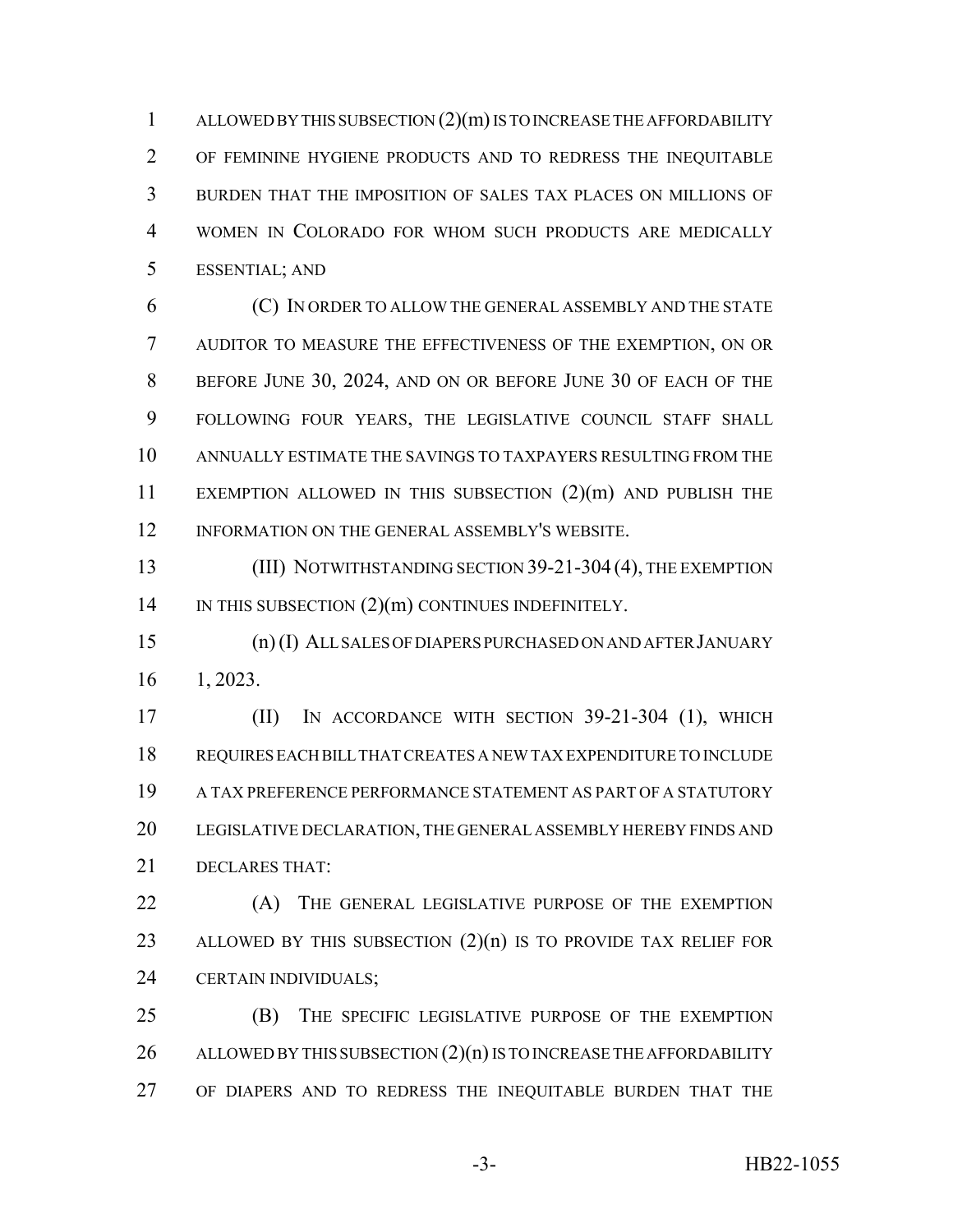IMPOSITION OF SALES TAX PLACES ON MILLIONS OF PARENTS AND OTHER INDIVIDUALS CARING FOR INFANTS AND YOUNG CHILDREN IN COLORADO FOR WHOM SUCH PRODUCTS ARE ESSENTIAL; AND

 (C) IN ORDER TO ALLOW THE GENERAL ASSEMBLY AND THE STATE AUDITOR TO MEASURE THE EFFECTIVENESS OF THE CREDIT, ON OR BEFORE JUNE 30, 2024, AND ON OR BEFORE JUNE 30 OF EACH OF THE FOLLOWING FOUR YEARS, THE LEGISLATIVE COUNCIL STAFF SHALL ANNUALLY ESTIMATE THE SAVINGS TO TAXPAYERS RESULTING FROM THE EXEMPTION ALLOWED IN THIS SUBSECTION (2)(n) AND PUBLISH THE INFORMATION ON THE GENERAL ASSEMBLY'S WEBSITE.

11 (III) NOTWITHSTANDING SECTION 39-21-304 (4), THE EXEMPTION 12 IN THIS SUBSECTION  $(2)(n)$  CONTINUES INDEFINITELY.

 **SECTION 2.** In Colorado Revised Statutes, 29-2-105, **add** 14 (1)(d)(I)(Q) and (1)(d)(I)(R) as follows:

 **29-2-105. Contents of sales tax ordinances and proposals.** (1) The sales tax ordinance or proposal of any incorporated town, city, or county adopted pursuant to this article 2 shall be imposed on the sale of tangible personal property at retail or the furnishing of services, as provided in subsection (1)(d) of this section. Any countywide or incorporated town or city sales tax ordinance or proposal shall include the following provisions:

22 (d) (I) A provision that the sale of tangible personal property and services taxable pursuant to this article 2 shall be the same as the sale of tangible personal property and services taxable pursuant to section 39-26-104, except as otherwise provided in this subsection (1)(d). The 26 sale of tangible personal property and services taxable pursuant to this article 2 shall be subject to the same sales tax exemptions as those